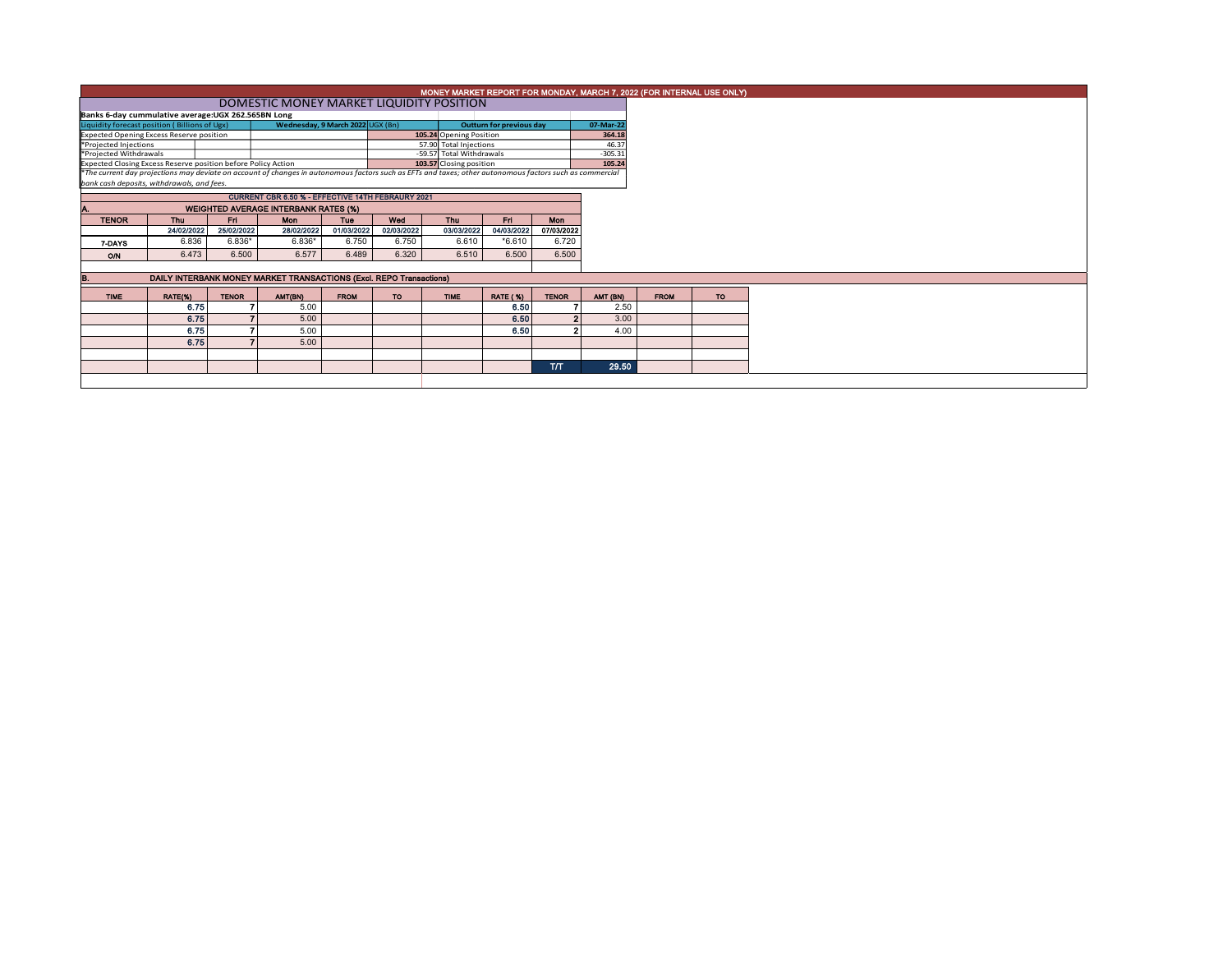| $9.500 -$<br>9.000<br>8.500<br>8.000<br>7.500<br>7.000<br>6.500<br>6.000<br>5.500<br>5.000 | $\sqrt{2}$                                                                                                                                              |            |            | CBR AND THE 7- DAY WAR INTERBANK RATES<br>. <del>.</del> |            |            | <u></u>    |            |            |            |            |            |            |            |            |
|--------------------------------------------------------------------------------------------|---------------------------------------------------------------------------------------------------------------------------------------------------------|------------|------------|----------------------------------------------------------|------------|------------|------------|------------|------------|------------|------------|------------|------------|------------|------------|
| 4.500<br>4.000                                                                             | 14/02/2022                                                                                                                                              | 15/02/2022 | 17/02/2022 | 18/02/2022                                               | 21/02/2022 | 22/02/2022 | 23/02/2022 | 24/02/2022 | 25/02/2022 | 28/02/2022 | 01/03/2022 | 02/03/2022 | 03/03/2022 | 04/03/2022 | 07/03/2022 |
|                                                                                            | • Overnight WAR -7-day WAR - CBR rate -Upper bound -Lower bound<br>MONETARY POLICY OPERATIONS MATURITIES PROFILE: (10-MARCH- 2022 TO 10-NOVEMBER- 2022) |            |            |                                                          |            |            |            |            |            |            |            |            |            |            |            |

| <b>DATE</b>                                                                                  | <b>THUR</b> | <b>THUR</b> | <b>THUR</b> | <b>THUR</b> | <b>ITHUR</b> |           | <b>THUR</b>              | <b>THUR</b>              | <b>THUR</b>              | <b>THUR</b>              | <b>THUR</b> | <b>THUR</b> | <b>TOTAL</b>             |
|----------------------------------------------------------------------------------------------|-------------|-------------|-------------|-------------|--------------|-----------|--------------------------|--------------------------|--------------------------|--------------------------|-------------|-------------|--------------------------|
|                                                                                              | 10-Mar-22   | 17-Mar-22   | 24-Mar-22   | 31-Mar-22   | 07-Apr-22    | 14-Apr-22 | 28-Apr-22                | 05-May-22                | 12-May-22                | 04-Aug-22                | 18-Aug-22   | 10-Nov-22   |                          |
| <b>REPO</b>                                                                                  | 734.71      |             |             |             | -            | -         | $\overline{\phantom{0}}$ | $\overline{\phantom{0}}$ | -                        | $\overline{\phantom{0}}$ |             |             | 734.71                   |
| <b>REV REPO</b>                                                                              |             |             |             |             | -            |           | -                        |                          | $\overline{\phantom{a}}$ |                          |             |             | $\overline{\phantom{a}}$ |
| <b>BOU BILL/DEPO A</b>                                                                       | 55.60       | 27.00       |             | 205.09      | 30.00        | 240.07    | 52.02                    | 207.05                   | 10.09                    | 33.00                    | 26.60       | 15.00       | 901.51                   |
| <b>TOTALS</b>                                                                                | 790.31      | 27.00       | . .         | 205.09      | 30.00        | 240.07    | 52.02                    | 207.05                   | 10.09                    | 33.00                    | 26.60       | 15.00       | 1.636.22                 |
| Total O/S Deposit Auction & BOU Bill balances held by BOU up to 10 November 2022: UGX 902 BN |             |             |             |             |              |           |                          |                          |                          |                          |             |             |                          |
| Total O/S Repo, Reverse Repo, BOU Bill balances held by BOU: UGX 1,636 BN                    |             |             |             |             |              |           |                          |                          |                          |                          |             |             |                          |

| (EI) STOCK OF TREASURY SECURITIES                                                     |                                       |                |                  |  | EII)<br><b>MONETARY POLICY MARKET OPERATIONS</b> |                   |               |            |              |              |  |  |  |
|---------------------------------------------------------------------------------------|---------------------------------------|----------------|------------------|--|--------------------------------------------------|-------------------|---------------|------------|--------------|--------------|--|--|--|
|                                                                                       | LAST TBIILS ISSUE DATE: 03-MARCH-2022 |                |                  |  | (VERTICAL REPOS, REV-REPOS & BOU BILL)           |                   |               |            |              |              |  |  |  |
| 6.014.64<br>09/03/2022<br>On-the-run O/S T-BILL STOCKs (Bns-UGX)                      |                                       |                |                  |  |                                                  | <b>ISSUE DATE</b> | <b>AMOUNT</b> | <b>WAR</b> | <b>RANGE</b> | <b>TENOR</b> |  |  |  |
| 23,010.08<br>On-the-run O/S T-BONDSTOCKs(Bns-UGX)                                     |                                       |                |                  |  | 09/03/2022 REPO                                  | $09$ -Feb         | 267.00        | 6.500      |              |              |  |  |  |
| 29,024.72<br>TOTAL TBILL & TBOND STOCK- UGX                                           |                                       |                |                  |  | <b>BOU BILL</b>                                  | 10-Feb            | 49.74         | 6.946      |              | 28           |  |  |  |
| O/S=Outstanding                                                                       |                                       |                |                  |  | <b>BOU BILL</b>                                  | 10-Feb            | 29.68         | 7.103      |              | 56           |  |  |  |
| <b>MATURITY</b>                                                                       | <b>TOTAL STOCK</b>                    | <b>YTM (%)</b> | <b>CHANGE IN</b> |  | <b>BOU BILL</b>                                  | 10-Feb            | 203.58        | 7.398      |              | 84           |  |  |  |
|                                                                                       | (BN UGX)                              | AT CUT OFF"    | <b>YTM</b> (+/-) |  | <b>REPO</b>                                      | $10$ -Feb         | 718.00        | 6.500      |              |              |  |  |  |
| 91                                                                                    | 106.84                                | 6.501          | 0.000            |  | <b>REPO</b>                                      | 11-Feb            | 133.00        | 6.500      |              |              |  |  |  |
| 182                                                                                   | 421.76                                | 8.400          | 0.000            |  | <b>REPO</b>                                      | $15$ -Feb         | 303.00        | 6.500      |              |              |  |  |  |
| 364                                                                                   | 5,486.03                              | 9.700          | 0.000            |  | <b>BOU BILL</b>                                  | 17-Feb            | 2.98          | 6.906      |              | 28           |  |  |  |
| 2YR                                                                                   | 595.21                                | 11.000         | 1.000            |  | <b>BOU BILL</b>                                  | $17$ -Feb         | 207.78        | 7.176      |              | 56           |  |  |  |
| 3YR                                                                                   | $\overline{\phantom{a}}$              | 12.090         | $-1.010$         |  | <b>BOU BILL</b>                                  | 17-Feb            | 9.92          | 7.353      |              | 84           |  |  |  |
| 5YR                                                                                   | 1.119.91                              | 14.390         | 1.390            |  | <b>REPO</b>                                      | $17$ -Feb         | 404.00        | 6.500      |              |              |  |  |  |
| 10YR                                                                                  | 10.364.47                             | 14.000         | 0.261            |  | <b>REPO</b>                                      | 28-Feb            | 431.50        | 6.500      |              |              |  |  |  |
| 15YR                                                                                  | 9,035.22                              | 14.390         | $-1.510$         |  | <b>REPO</b>                                      | 01-Mar            | 258.50        | 6.500      |              |              |  |  |  |
| 20YR                                                                                  | 1,895.27                              | 15.900         | 0.400            |  | <b>BOU BILL</b>                                  | 03-Mar            | 169.09        | 6.998      |              | 28           |  |  |  |
| Cut OFF is the lowest price/ highest yield that satisfies the auction awarded amount. |                                       |                |                  |  | <b>BOU BILL</b>                                  | 03-Mar            | 2.00          | 7.169      |              | 56           |  |  |  |
|                                                                                       |                                       |                |                  |  | <b>BOU BILL</b>                                  | 03-Mar            | 14.11         | 9.099      |              | 252          |  |  |  |
|                                                                                       |                                       |                |                  |  | <b>REPO</b>                                      | 03-Mar            | 394.00        | 6.500      |              |              |  |  |  |
|                                                                                       |                                       |                |                  |  | <b>REPO</b>                                      | 04-Mar            | 76.00         | 6.500      |              |              |  |  |  |
|                                                                                       |                                       |                |                  |  | <b>REPO</b>                                      | 07-Mar            | 264.00        | 6,500      |              |              |  |  |  |

WAR-Weighted Average Rate